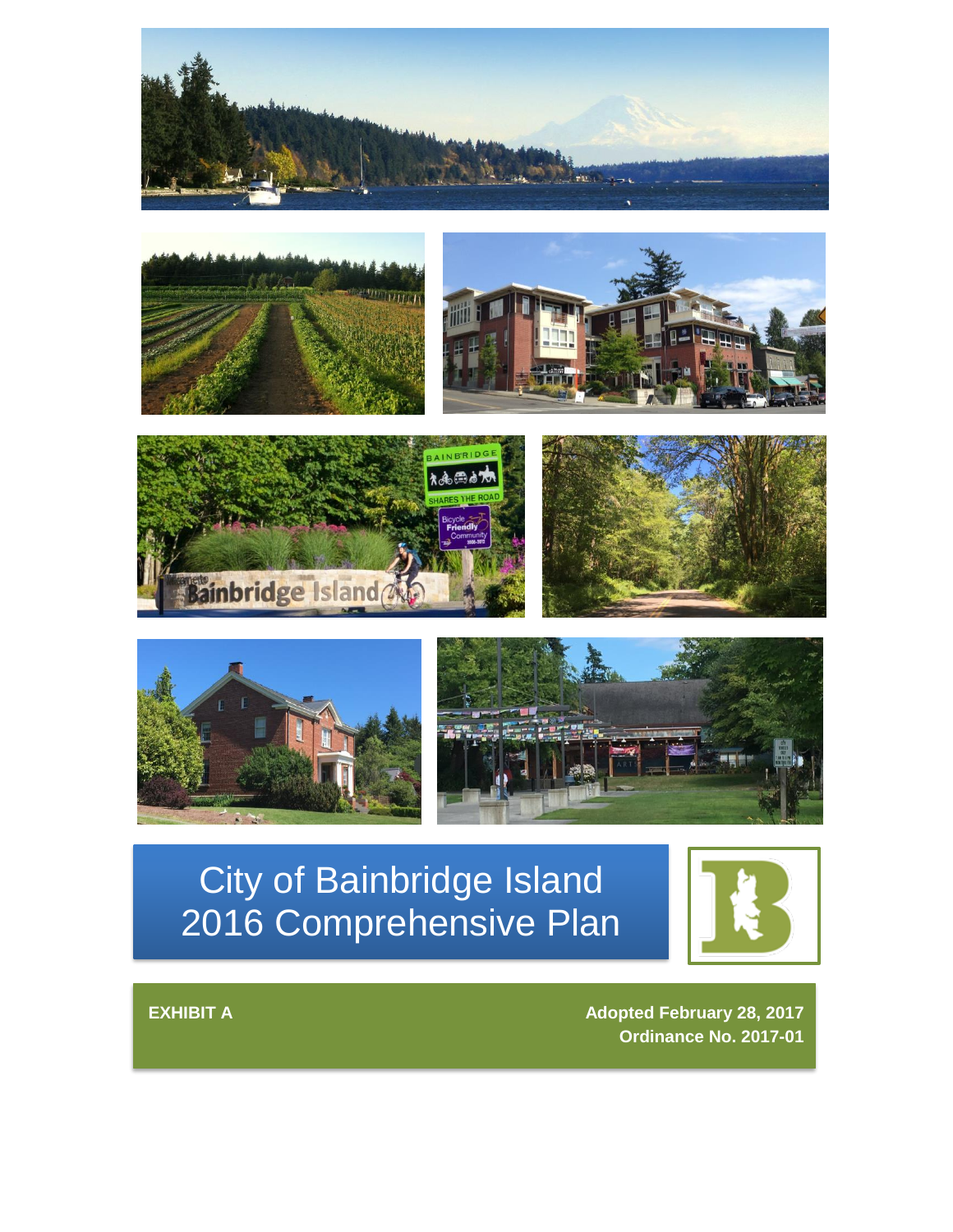## **ACKNOWLEDGMENTS**

### **Bainbridge Island City Council**

Val Tollefson, Mayor Anne Blair, Mayor\* Kol Medina Sarah Blossom Ron Peltier Wayne Roth Michael Scott Roger Townsend Steve Bonkowski\*

### **2016 Bainbridge Island Planning Commission**

Mack Pearl, Chair Bill Chester, Vice-Chair Maradel Gale Mike Killion Mike Lewars Lisa Macchio Jon Quitslund

\*Term ended prior to Planning Commission recommendation or City Council adoption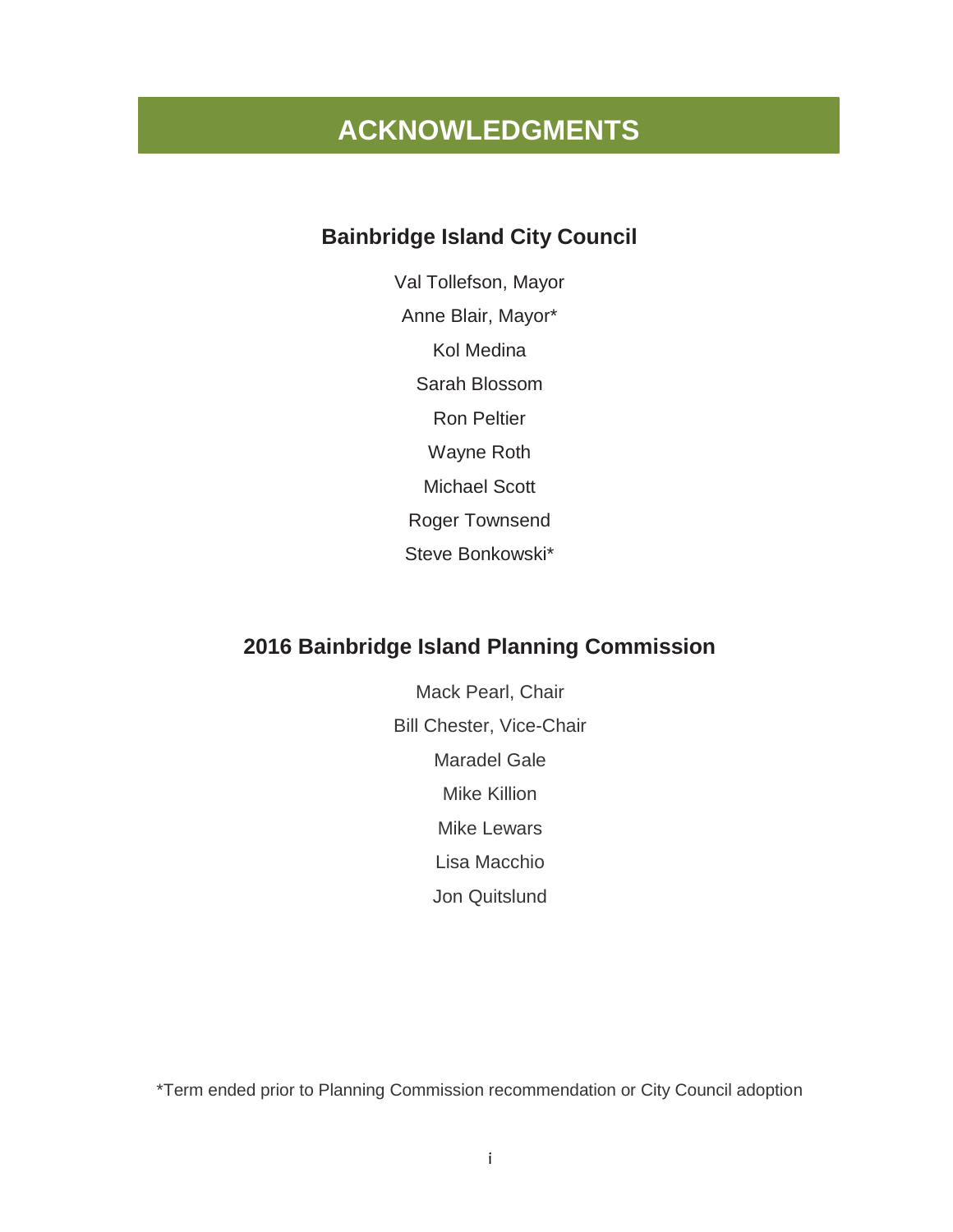#### **Contributing City Staff**

Doug Schulze, ICMA-CM, City Manager Morgan Smith, MPP, Deputy City Manager Gary Christensen, AICP, Planning Director Kathy Cook, Planning Director\* Kellie Stickney, MPA, Communications Manager Jennifer Sutton, AICP, Senior Planner, Project Manager Christy Carr, AICP, PWS, Senior Planner Heather Beckmann Wright, Senior Planner Joshua Machen, AICP, Planning Manager Jane Rasely, Administrative Specialist Barry Loveless, PE, Public Works Director Chris Hammer, PE, PMP, Engineering Manager, Public Works Cami Apfelbeck, MS, Water Resources Specialist, Public Works Ellen Schroer, MPA, Finance Director Gretchen Brown, GIS Specialist

#### **Contributing Consultants**

Joe Tovar, FAICP, Principal, Tovar Planning EcoAdapt Tim Flynn, LHG, CGWP, Principal, Aspect Consulting Peter Bannister, PE, Aspect Consulting Victor Salemann, PE, Principal, Transportation Solutions Inc.

#### **Special Thanks to Citizen Advisory Committees and Community Organizations and Outside Agencies that Contributed Comments**

Arts and Humanities Bainbridge, Association of Bainbridge Communities, Bainbridge Community Foundation, Bainbridge Island Chamber of Commerce, Bainbridge Island Downtown Association, Bainbridge Island Fire Department, Bainbridge Island Metropolitan Parks and Recreation District, Bainbridge Island Land Trust, Bainbridge Island Parks Foundation, Bainbridge Island Senior Community Center, EcoAdapt, Environmental Technical Advisory Committee, Friends of the Farms, Historic Preservation Commission, Helpline House, Housing Kitsap Public Health District, Housing Resources Bainbridge, Island Volunteer Caregivers, Island Non-Motorized Transportation Advisory Committee, Puget Sound Energy, Quality Bainbridge, Sound Food, Squeaky Wheels Bicycle Club, Sustainable Bainbridge, Utilities Advisory Committee, Watershed Council, Zero Waste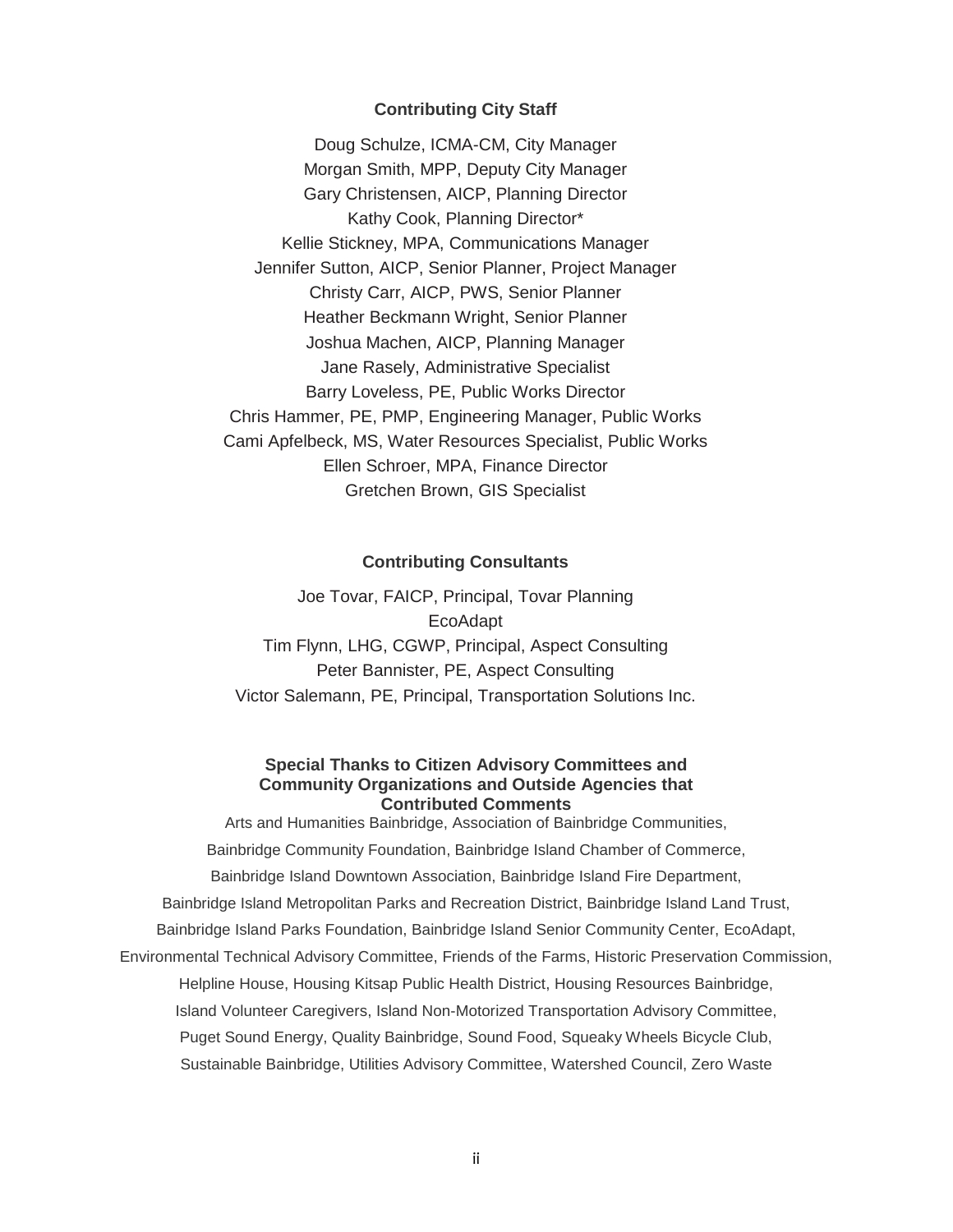

# **TABLE OF CONTENTS**

| <b>PLAN CHAPTERS</b> | <b>PAGES</b> |
|----------------------|--------------|
|                      |              |
|                      |              |
|                      |              |
|                      |              |
|                      |              |
|                      |              |
|                      |              |
|                      |              |
|                      |              |
|                      |              |
|                      |              |
|                      |              |
| <b>APPENDICES</b>    |              |

- **A Economic Profile**
- **B [Housing Needs Assessment](http://www.bainbridgewa.gov/DocumentCenter/View/6606)**
- **C [Island-wide Transportation Plan](http://www.bainbridgewa.gov/708/Island-wide-Transportation-Plan-IWTP-Upd)**
- **D [Winslow Master Plan](http://www.bainbridgewa.gov/431/Winslow-Master-Plan)**
- **E [Lynwood Center Special Planning Area Report & Final](http://www.bainbridgewa.gov/DocumentCenter/View/6606)  [Recommendations](http://www.bainbridgewa.gov/DocumentCenter/View/6606)**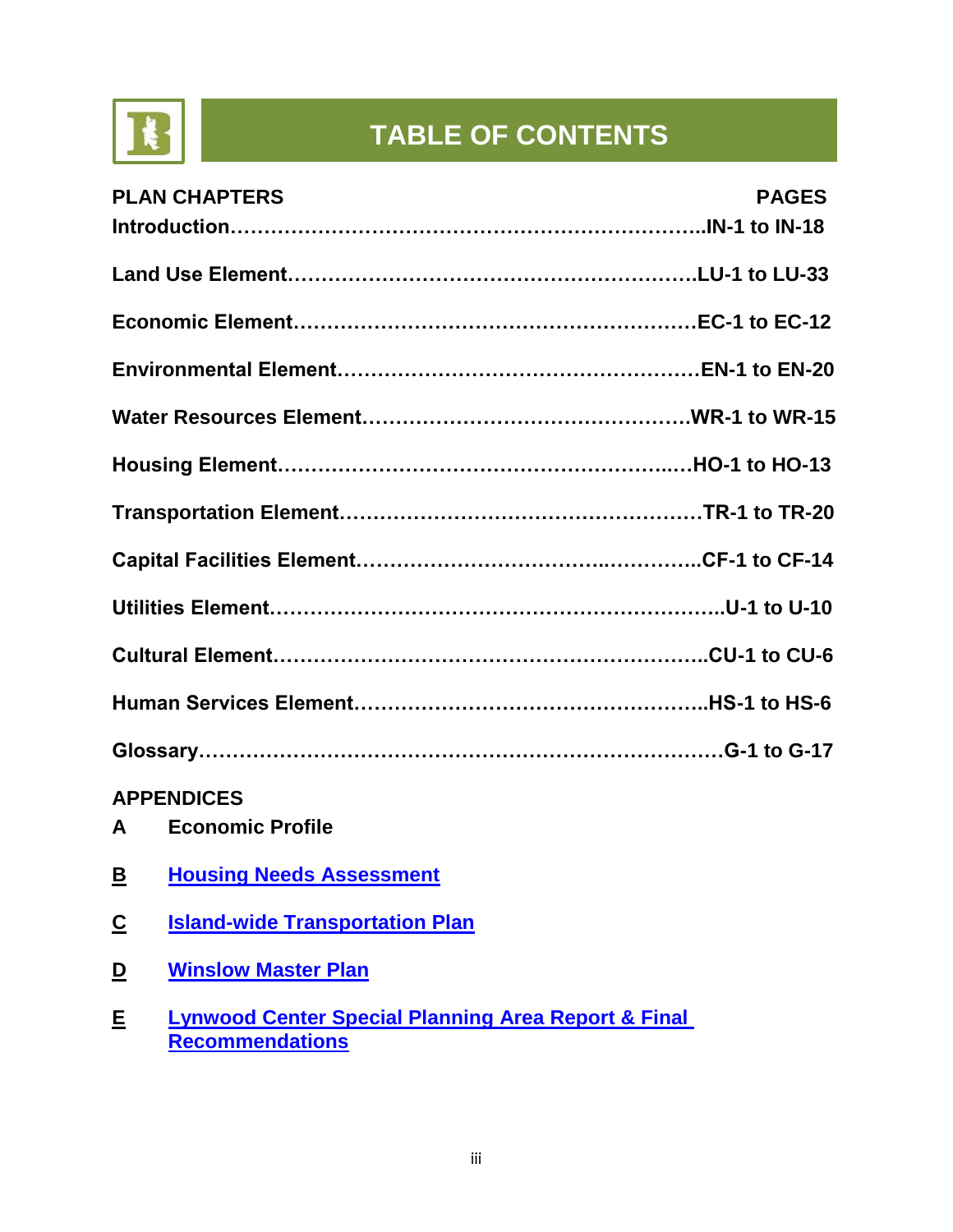### **LIST OF FIGURES**

### **Introduction Chapter Figures**

### **Land Use Element Figures**

|  | Page LU-2 |
|--|-----------|
|  |           |
|  |           |
|  |           |
|  |           |
|  |           |
|  |           |
|  |           |
|  |           |
|  |           |
|  |           |
|  |           |
|  |           |
|  |           |
|  |           |
|  |           |

### **Water Resources Element Figures**

|--|--|--|--|--|--|